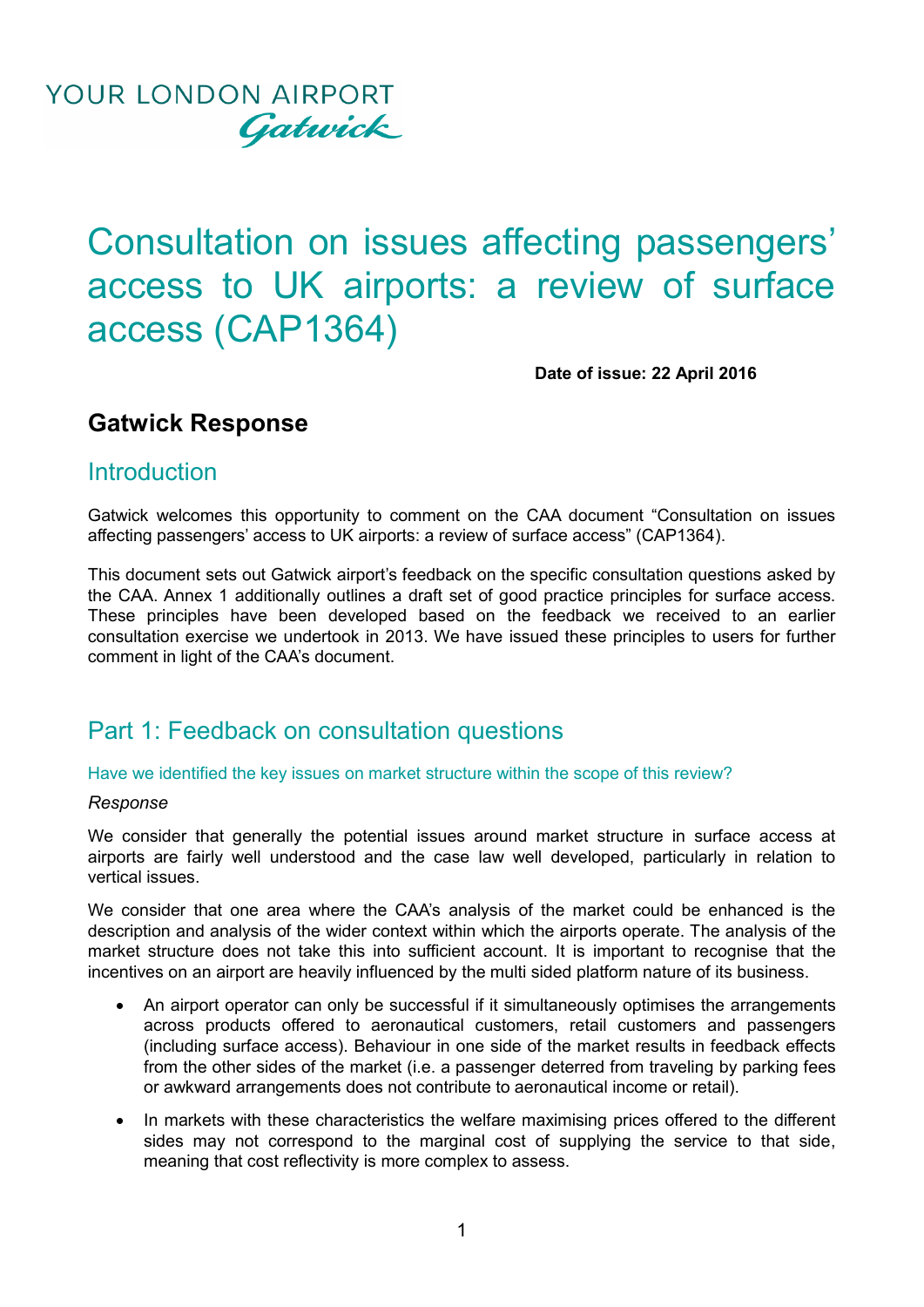

While we understand the CAA's decision not to focus on these areas as part of this review, it is still important for the CAA to recognise that these characteristics are important as they can substantially change how observed characteristics of a market should be understood, the way consumer detriment is analysed and the magnitude of competitive constraints present in the market.

Have you any views and/or evidence on the market position of airport operators in the provision of airport services used to access the airport?

#### *Response*

Around London the airport catchment areas overlap significantly; as a result there is strong competition for passengers. The competition is strongest in the catchment overlaps, but Gatwick does not identify where passengers come from, and does not differentiate access prices based on origin. Competition benefits therefore extend to passengers originating in areas where less choice is available.

The CAA's catchment area analysis for airports verified that the overlaps are very large based on actual usage (with the potential overlaps based on travel times being even more significant). 34% of Gatwick's passengers are drawn from districts that are in the catchments of all four of the largest London airports, another 12% from districts that are in the catchment for Heathrow and either Stansted or Luton, and a further 18% from districts where Gatwick overlaps with Heathrow only. 22% of Gatwick's passengers are from outside of Gatwick's catchment area, leaving only 13% of Gatwick's passengers being drawn from districts where there is no overlap with another airport.<sup>1</sup> Similar conclusions were also reached by the "exposure analysis" that formed part of the Competition Commission's BAA airports decision.

This clearly suggests that Gatwick has a strong incentive to make it as easy for passengers to reach the airport from as a wide area as possible. This is reflected in our corporate targets for surface access mode share which target a public transport use of 40% at 40 million passengers (we currently exceed this target). It is also reflected in our recent substantial investment in train station facilities, as well as in the North and South terminal forecourts during the period 2008-13. In addition to this a further substantial investment in the train station facilities (along with Network Rail) is planned for around 2017.

We note that the CAA suggests that:

"It could be argued that passengers will choose airports predominantly based on the flights available and how far they need to travel, and generally take less notice of charges levied by airport operators on access. In this event, airport operators may be able to raise access prices to passengers and surface access operators above competitive levels."<sup>2</sup>

We believe this reasoning appears to conflate two separate issues;

 $\overline{a}$ 

 $^1$  Catchment area analysis working paper, CAA, October 2011

<sup>&</sup>lt;sup>2</sup> Paragraph 4.5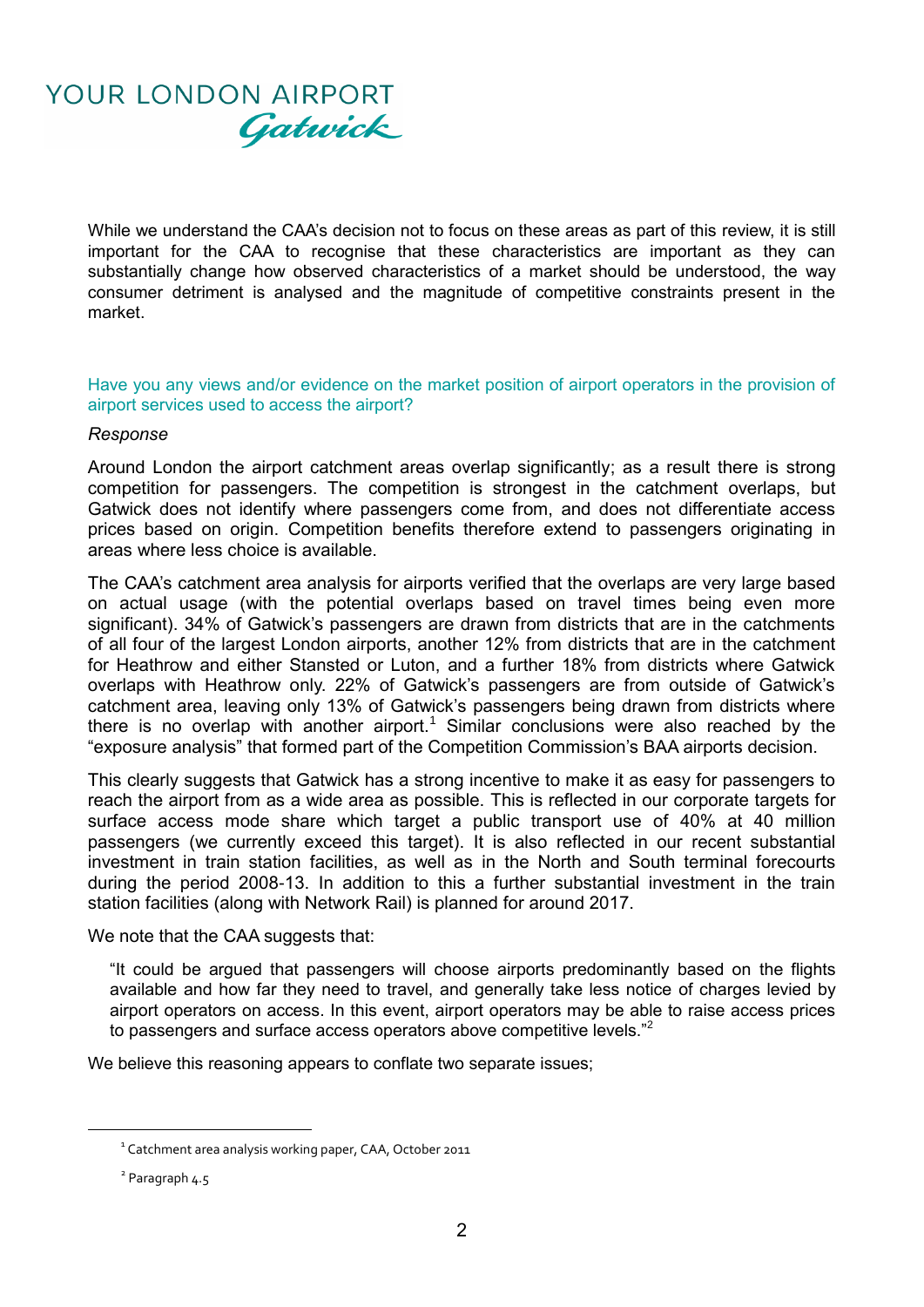

- 1. *An operator with market power in surface access may be able to leverage this market power:* The main competition problem here is an absence of competitive constraints which makes an abuse possible, for example through excessive access costs or leveraging market power through potential exclusivity agreements with surface access operators.
- 2. *The impact of imperfect information on passenger choices giving market power to the airport:* however, the data presented in the CAA's paper suggests that passenger awareness of surface access options is high, with 65% reporting themselves to be fully aware of the transport options and a further 31% reporting they had some idea. This suggests that the probability of significant market power arising exclusively from a lack of information is low.

It is important to note that the two main surface access cases in the UK (Purple Parking and Arriva/Luton) have both been vertical in nature, while the existence of an information problem to the extent that it would materially impact on competition and therefore consumer outcomes appears highly unlikely.

Have you any evidence or views on how well informed consumers are of their airport surface access options and on what is most important to passengers in accessing an airport? Is this an area that merits further research?

#### *Response*

Gatwick has some research available regarding the reason why passengers choose to travel by rail and bus. This is based on survey returns where passengers are given the opportunity to record up to two reasons. The results are summarised below.

| <b>Reason for choosing</b>   | Rail  | <b>Bus</b> |
|------------------------------|-------|------------|
| Closest to home/work         | 23.8% | 18.8%      |
| Cheapest/best VFM            | 22.3% | 42.5%      |
| Fastest/most direct          | 52.3% | 29.6%      |
| Only method available        | 13.5% | 21.4%      |
| Recommended                  | 2.4%  | 3.1%       |
| Used before                  | 3.5%  | 4.7%       |
| Reliable/on time             | 1.7%  | 1.9%       |
| Comfortable                  | 1.2%  | 1.9%       |
| Avoid traffic/avoids driving | 5.3%  | 3.2%       |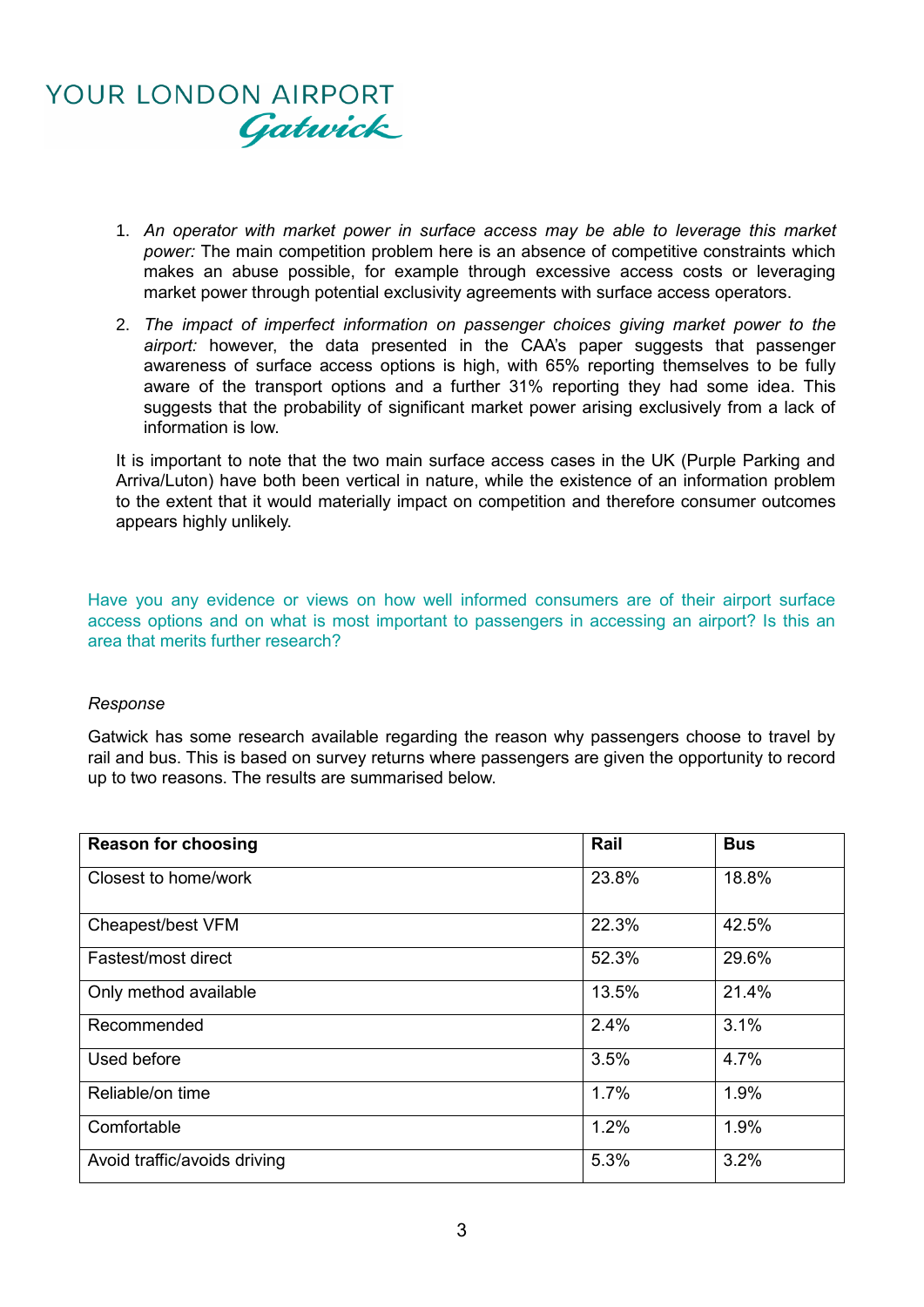# YOUR LONDON AIRPORT Gatwick

| Free/discount/staff travel             | 0.2% | 0.3% |
|----------------------------------------|------|------|
| Best/only available for time of travel | 0.3% | 0.3% |
| Greener/environmentally friendlier     | 0.1% | 0.1% |
| Easy to book online                    | 0.2% |      |
| other                                  | 0.2% | 0.4% |

While not directly the subject of the survey, these results support the view that general awareness of travel options to/from Gatwick and their respective merits is relatively high.

Have we identified the key issues related to the distribution of airport car parking? Do you have any views on what, if anything, would improve outcomes to consumers?

#### *Response*

Price comparison websites provides a good example of how competitive markets can respond to an information problem and as long as the market for price comparison websites is competitive we consider that their existence should be welfare enhancing.

In our experience concentration among parking distributors appears to be significant-they are able to offer airlines arrangements covering multiple airports- and often airports have little choice but to make arrangements with them as they will otherwise be severely limited in their ability to access airline sales channels. Access to airline sale channels represents a significant proportion of parking sales at airports and therefore there is little choice but to make arrangements with such providers.

In general we do however not consider that the existence of agreements where distributors act as agents to sell airports parking on their behalf is likely to cause any competition issues.

#### Have you any views and/or evidence on how the information set that passengers have when choosing between airport surface access products could be improved for consumers?

#### *Response*

As outlined elsewhere in this response we consider that airports are multi sided platforms that maximise profits by setting prices in such a way as to make sure that the maximum number of passengers and airlines wish to use their infrastructure. Given this they already have a strong incentive to actively promote surface access options; regulatory intervention should not generally be required.

### Other comments

 Paragraph 2.4-2.5: The CAA outlines that "at the licenced airport operators, Heathrow and Gatwick, revenues from commercial activities are regulated indirectly through the operation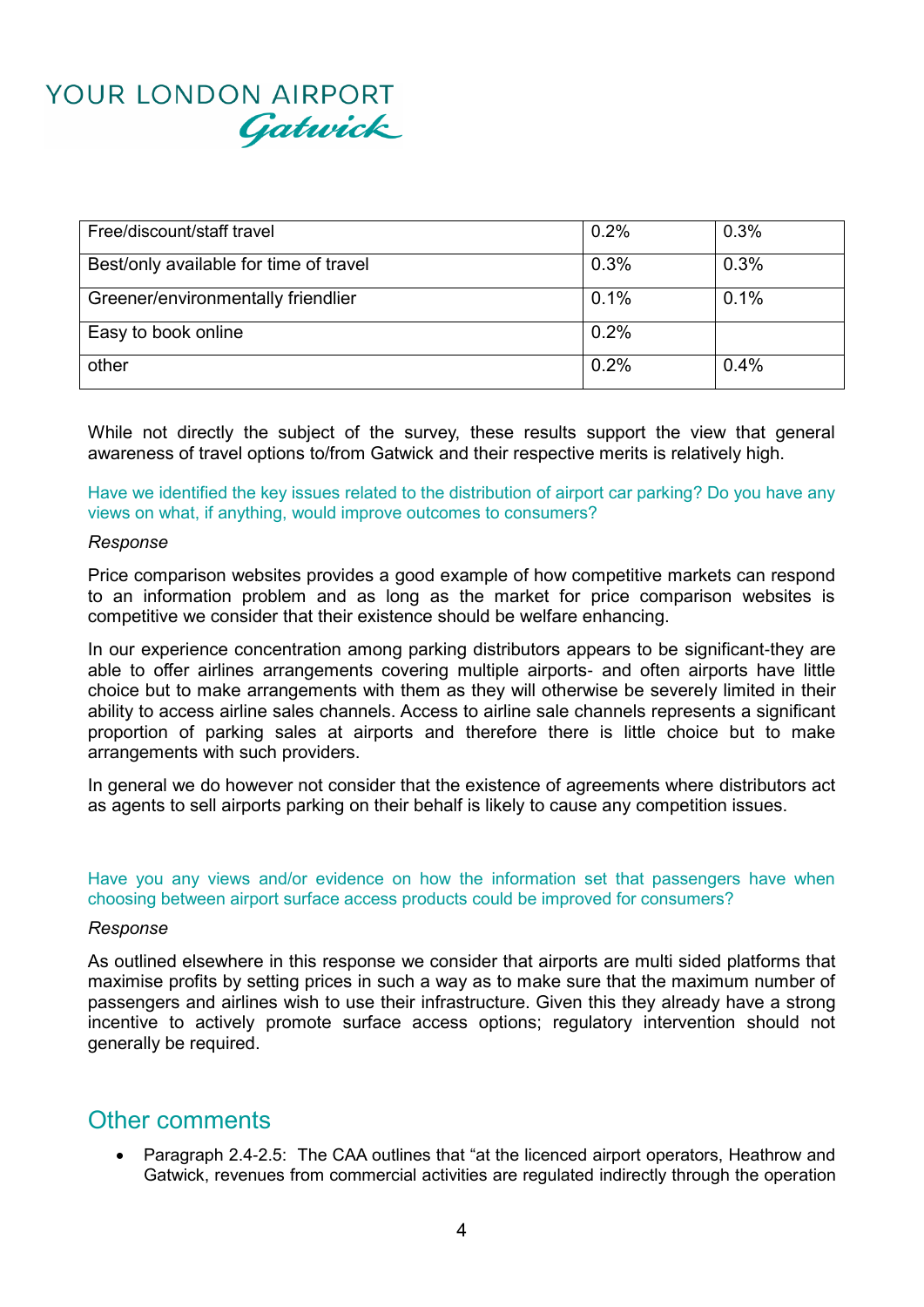

of the "single-till"… However, under the current regulatory approach we may take any overachievement into account when setting charges for subsequent periods." While this accurately describes the prevailing regulation at Heathrow, and the system that prevailed at Gatwick until April 2014, it does not accurately describe the current regulatory context at Gatwick. The price path approach under Contracts and Commitments does not imply the automatic rebasing applied under RAB/cost based systems. While a shadow RAB is maintained, the CAA has stated that there should be no presumption that this would be used as the basis for a future price cap.

- Paragraph 2.5: "This means any over-achievement is likely to result in future reductions in regulated charges paid by airlines, and therefore lower fares for passengers." This statement only holds true in the absence of capacity constraints. In the presence of capacity constraints at an airport (as the CAA has identified at the airports it regulates), then lower airport charges will not be passed on by airlines to passengers in the form of lower fares $3$ .
- Paragraph 3.11: We consider that there are circumstances where it is appropriate for airports to proactively influence local planning policy, for example to safeguard land for future expansion.
- Paragraph 3.21: Regarding drop off and pick up we consider that it is inappropriate to group these elements together as they are fundamentally different and presents different challenges. Drop off generally involves the drop off of a passenger by a private car (or taxi/minicab), which stops only very briefly before moving on with very limited dwell time. This is fundamentally different from pick up activity which generally involves dwelling in the area (while waiting for the passenger being picked up). Experience at Gatwick and other airports has indicated that allowing pick up activity on the forecourt causes substantial congestion and health and safety issues, with knock on impacts on local traffic, public transport as well as emergency service access. We therefore direct pick up activities to use our car parks<sup>4</sup>. This approach was supported by the 2011 Government South East Airports Taskforce recommendations..

We also observe that the ability of airports to more strictly enforce dwell time rules on the forecourt is limited by the lack of secondary legislation enabling civil parking enforcement, leaving charging as one of the few practical tools available to manage congestion.

 Paragraph 3.30: We note the reported suggestions that airports should be "forced" to sell or lease long term parking spaces to a pre-defined threshold and potentially below market value. Absent any proven competition abuse this would effectively amount to an arbitrary transfer of property rights (and associated income) from the airport to another

 $3$  See research done on behalf of Gatwick: Q5-050-LGW25 and Q5-050-LGW26 (available at: http://www.gatwickairport.com/globalassets/publicationfiles/business\_and\_community/regulation/competition/septe mber2012-galsadditionalevidencev2.zip) and more recently the Airports Commission: (https://www.gov.uk/government/uploads/system/uploads/attachment\_data/file/439688/strategic-fit-scarcity-rentsand-airport-charges.pdf)

**.** 

<sup>&</sup>lt;sup>4</sup> Free pickup is available at the Long Term car parks at Gatwick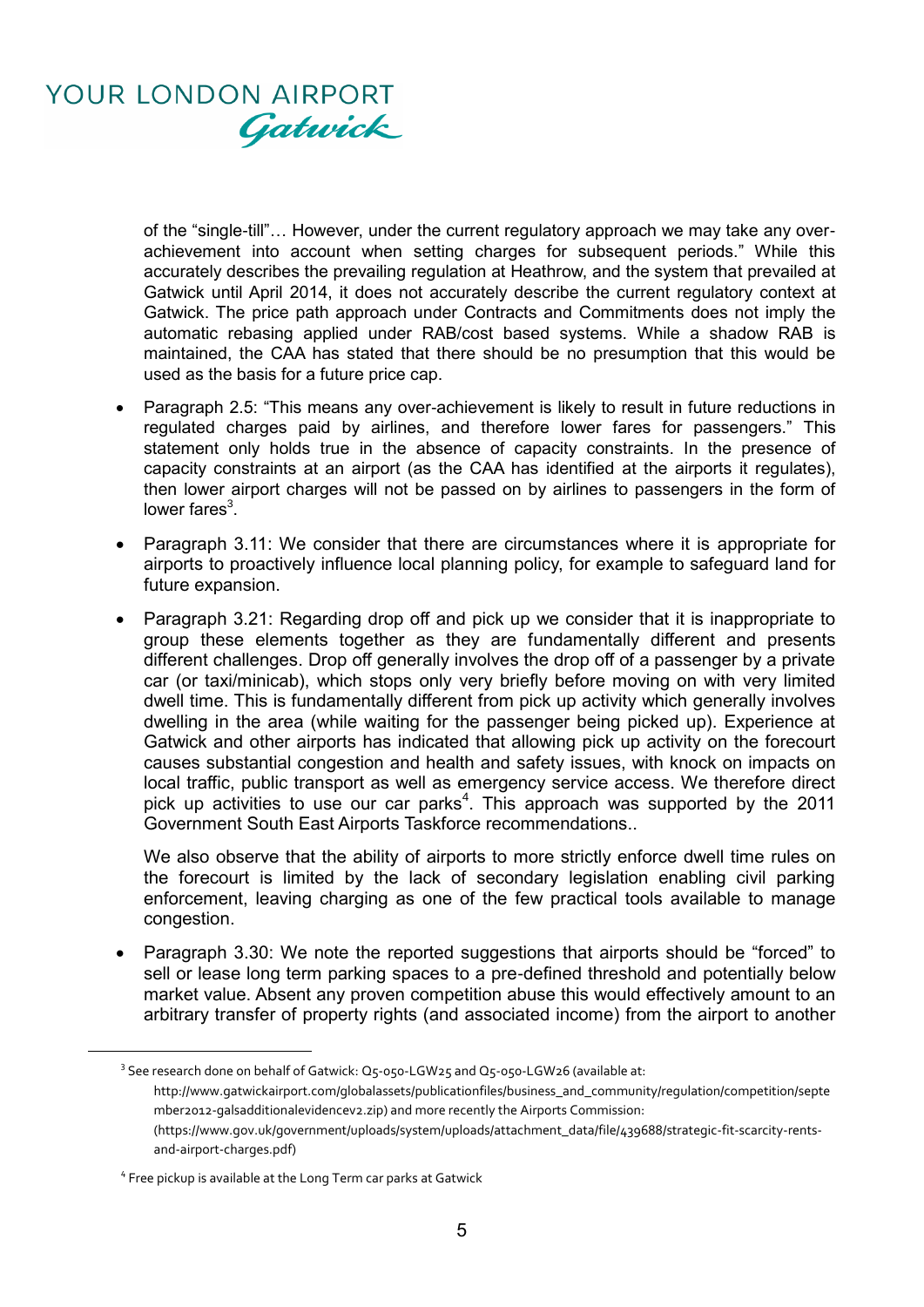

party, without any benefit to consumers. We consider that applying such draconian measures could only become feasible as a structural remedy following an investigation under the Enterprise Act, and even then, it would be highly unlikely to be either proportionate or practical.

• Paragraph 4.10 We consider that care needs to be taken when making comparisons between the ground handling sector and surface access. In particular, we note that the current, heavily commoditised, state of the ground handling market (at least at larger airports) can lead to poor consumer outcomes, particularly in the form of flight delays, and baggage delivery performance.

We note that some of the issues in relation to ground handling are similar to those already faced in off airport car parking – i.e. a lack of accountability. For example, passengers may be unaware that the ground handling agent which delivers their baggage (or attaches the airbridge to the plane) work for the airline rather than airport and will therefore be reluctant to switch airline in response to poor service (incorrectly assuming that it is the airport which is at fault). A similar situation already exists in relation to "cowboy" carpark operators at many airports and there is a risk that applying market opening measures similar to ground handling would make already challenging consumer issues worse.

• Paragraph 4.12: We note the CAA's reasoning regarding assessment of market power for different purposes. It does however also hold true that the CAA needs to be mindful of the potential impact of its policies in economic regulation of airport operation services on other, complementary goods. For example, if the CAA sets access prices in the aeronautical market below market clearing prices (as it is deliberately doing at Heathrow and Gatwick) then it will also artificially stimulate demand and potentially prices for complementary goods such as surface access.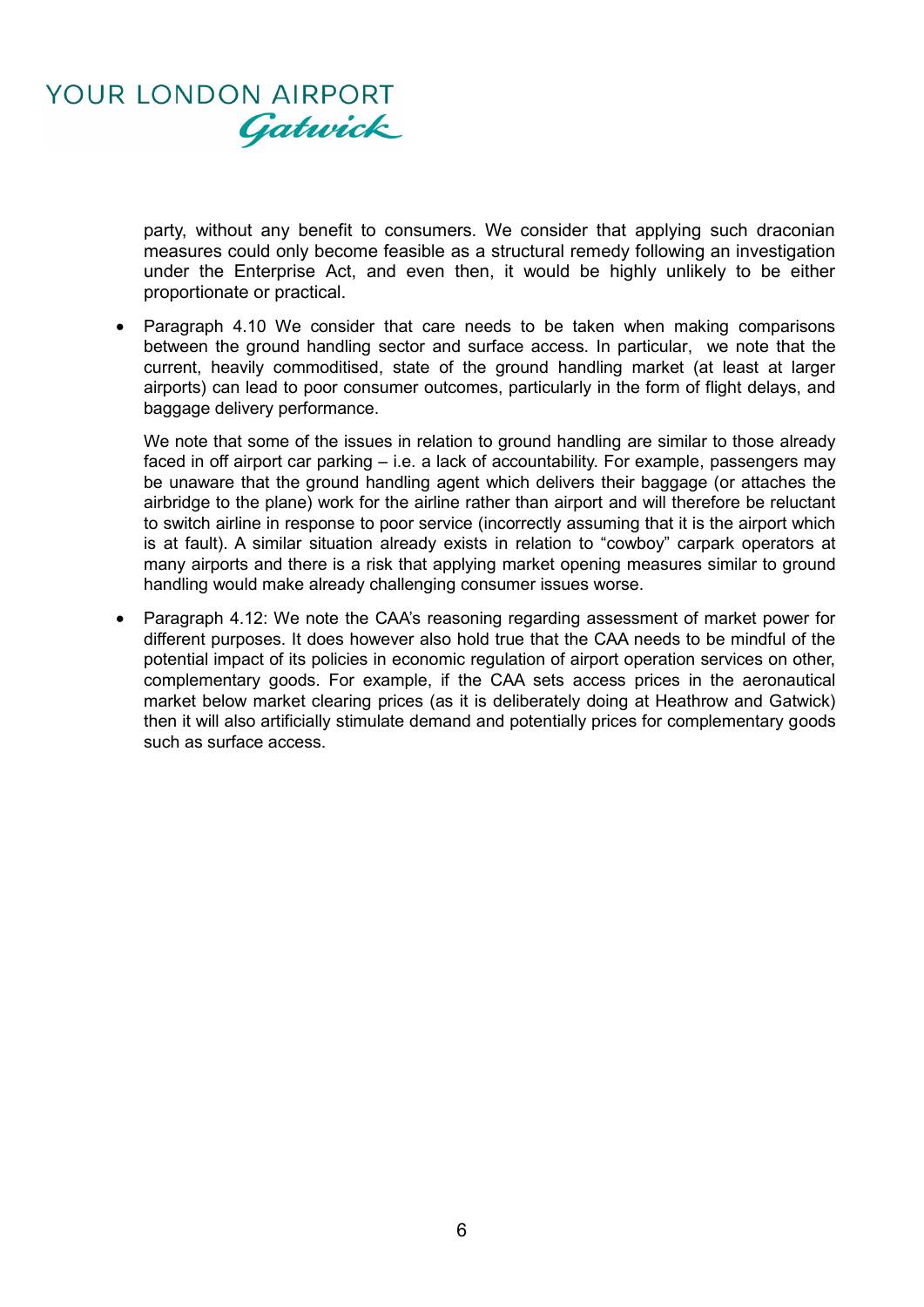

### Annex 1: Draft statement of principles

Gatwick airports ambition is to 'compete and grow and become London's airport of choice'. In order to achieve this we have a set of strategic priorities by which we run the business (figure A1 below). These priorities cascade down into everything we do and this includes surface access.

*Figure [A1]*



Surface access to and from the airport is the heartbeat of our airport – we need it to operate efficiently and effectively to achieve our ambition to grow and become London's airport of choice. It is also fundamental to attractive new airlines and is one of the three most important factors affecting an airlines choice of airport.

To help us deliver our ambition, we have developed three passenger commitments:

- We'll treat you as our guest
- We hate queues
- We love to be on time.

Our aim is that surface transport at the airport, and to and from the airport will deliver the outcomes to achieve our passenger commitments and our overall ambition. However, delivering this ambition involves a large number of partners.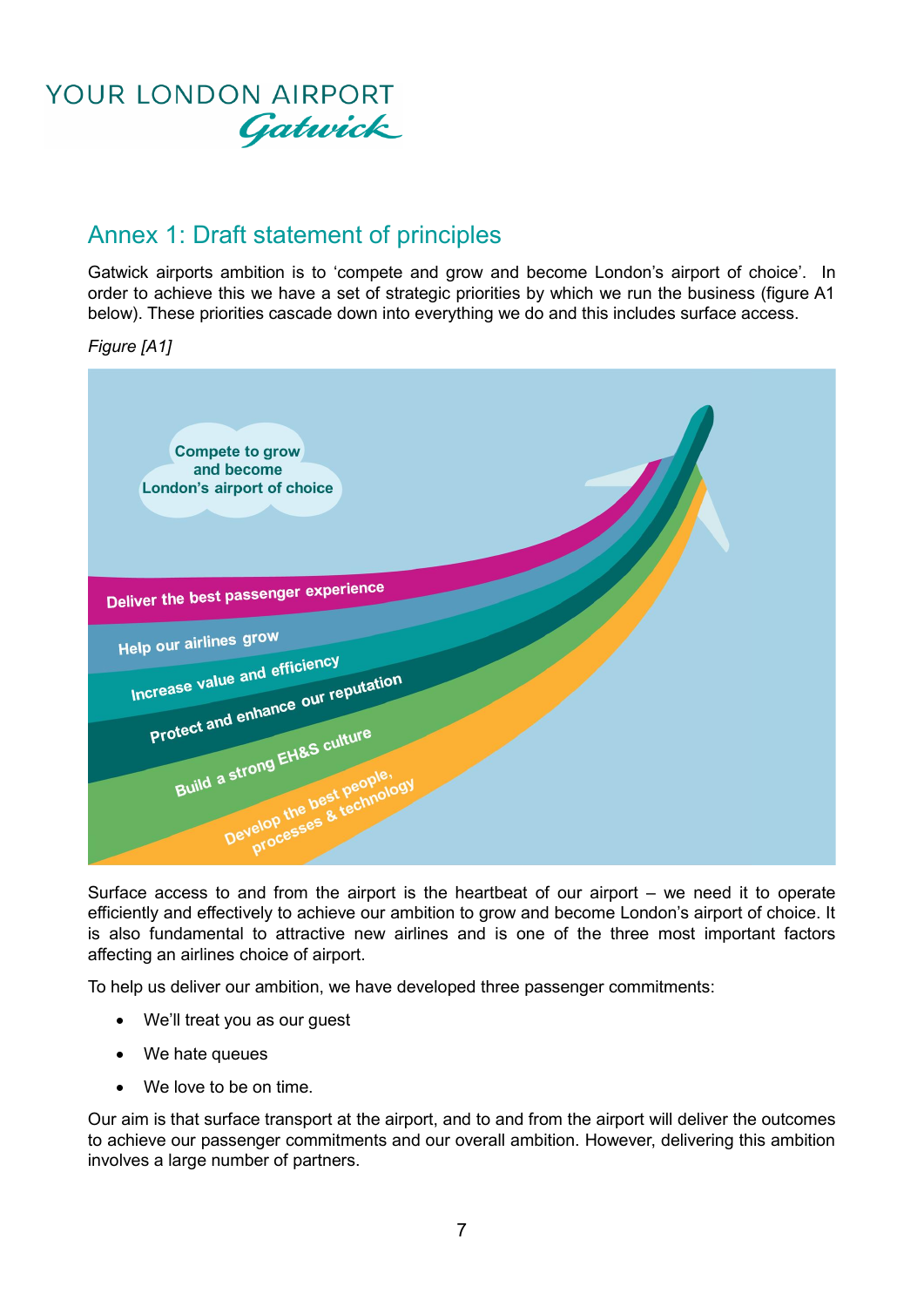

Gatwick Airport's surface Access strategy for 2012 – 30 sets out the following vision for surface access at Gatwick:

- To be the best connected and accessible UK airport, delivering integrated surface transport
- Contribute to the sustainable economic growth of the local community and of the UK economy
- Lead the way for best practice in Surface Access Strategies, with innovation at its core.

The remainder of this document sets out a draft set of principles based on this vision upon which we propose forecourt access at Gatwick airport should be based going forward.

### Forecourt access at Gatwick

Gatwick Airport Limited ("GAL") provides access to the airport to a wide range of vehicles including private vehicles, taxis, scheduled buses and coaches, and car park and hotel courtesy buses.

We recognise that our surface access facilities are used by a range of different operators, including ourselves. It is therefore important that the charges to third parties using our facilities are based on transparent, fair, reasonable and non-discriminatory principles.

Gatwick Airport plays an important role in the local, regional and national economy and therefore our approach and policies associate with surface access cannot exist in isolation. Our overall approach to surface access is set out in our surface access strategy, which was last updated in  $2012<sup>5</sup>$ . This provides an overview of the facilities available, as well the types of users.

#### Previous consultation

**.** 

The current approach to setting charges has developed over many years and resulted in a number of different tariffs for different types of user. We have previously instigated an initial consultation on changes to the structure of the charges to provide a simpler more consistent structure which is fair, reasonable and non-discriminatory. Due to resourcing pressures we have not been able to progress that consultation but are now in a position to do so.

GAL considers that charges for Forecourt Access Services should be based on the costs of providing them. GAL has therefore undertaken a detailed review of the costs incurred in providing Forecourt Access Services to bus and coach operators, which it has used as the basis for setting charges.

In February 2013 GAL consulted on its approach to setting bus and coach charges and received a wide range of comments including:

- Request to keep current structure
- Suggestion that charges should vary according to vehicle size

<sup>&</sup>lt;sup>5</sup> http://www.gatwickairport.com/business-community/corporate-responsibility/sustainability-strategy/surface-access/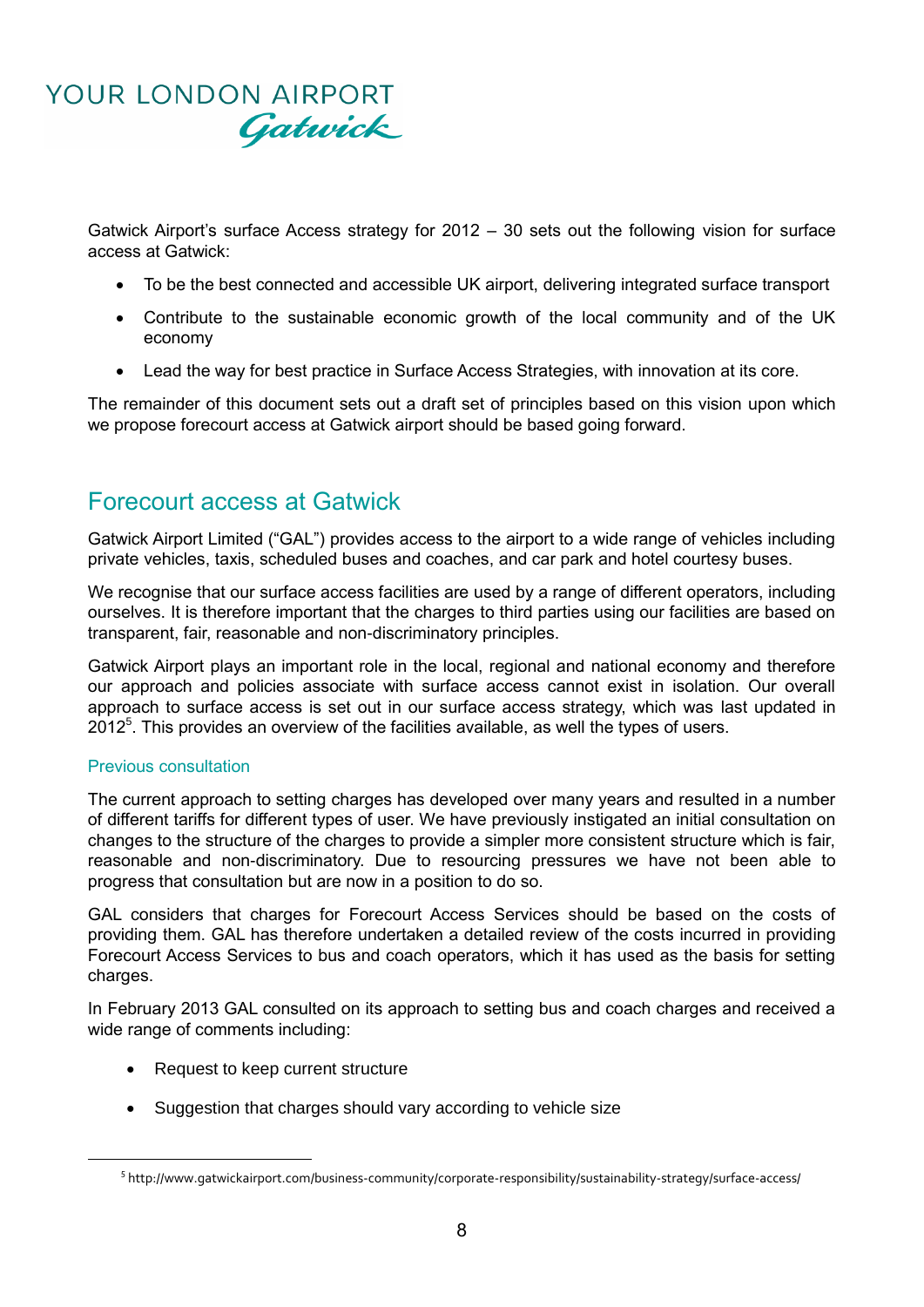# YOUR LONDON AIRPORT Gatwick

- Requests for reductions for larger buses
- Requests for reductions for smaller & more frequent buses
- Requests for charging to be based on passengers carried
- Requests for discounts for bulk carrying of passengers
- Requests to support and encourage the growth and development of new services
- Suggestion that charges to be based on cost recovery plus reasonable return.
- Requests for no more than inflationary increases
- Requests for protection of cost increases on smaller businesses
- Requests to charge taxis for picking up on GAL's forecourts
- Requests to charge based on proximity to terminal

In August 2013, GAL wrote to operators informing them that, given the wide range of views expressed, it would undertake a more detailed review of costs and charges for bus and coach services. That review was later delayed and postponed to take account of the recommendations of the CAA's study.

#### Proposed principles for consultation

In setting prices, GAL is proposing the following:

- Subject to the management of wider issues such as congestion. GAL will seek to recover the full costs of these facilities from users except to the extent that there are either broader objectives and/or phasing in provisions in which case, some costs will be met by GAL. Should the forecourt facilities become significantly congested, then we may consider pricing as a tool to ensure a good passenger experience.
- GAL's own use of Forecourt Access Services will be priced on the same basis as other similar users.
- Prices for bus and coach operators will be based on sizes with prices for different vehicle sizes where appropriate.
- One of the major drivers of the cost of accessing the forecourt is the coach park. Use of this facility, particularly by charter coaches, is necessary to manage congestion on the forecourt itself. We propose the costs of the coach park should continue to be allocated based on use of the Coach Park. This will mean that, as the principal users, Chartered coaches and express coaches will be responsible for the majority of the costs of the coach park.
- Gatwick plays an important part in the local economy. To support local hotel and guest